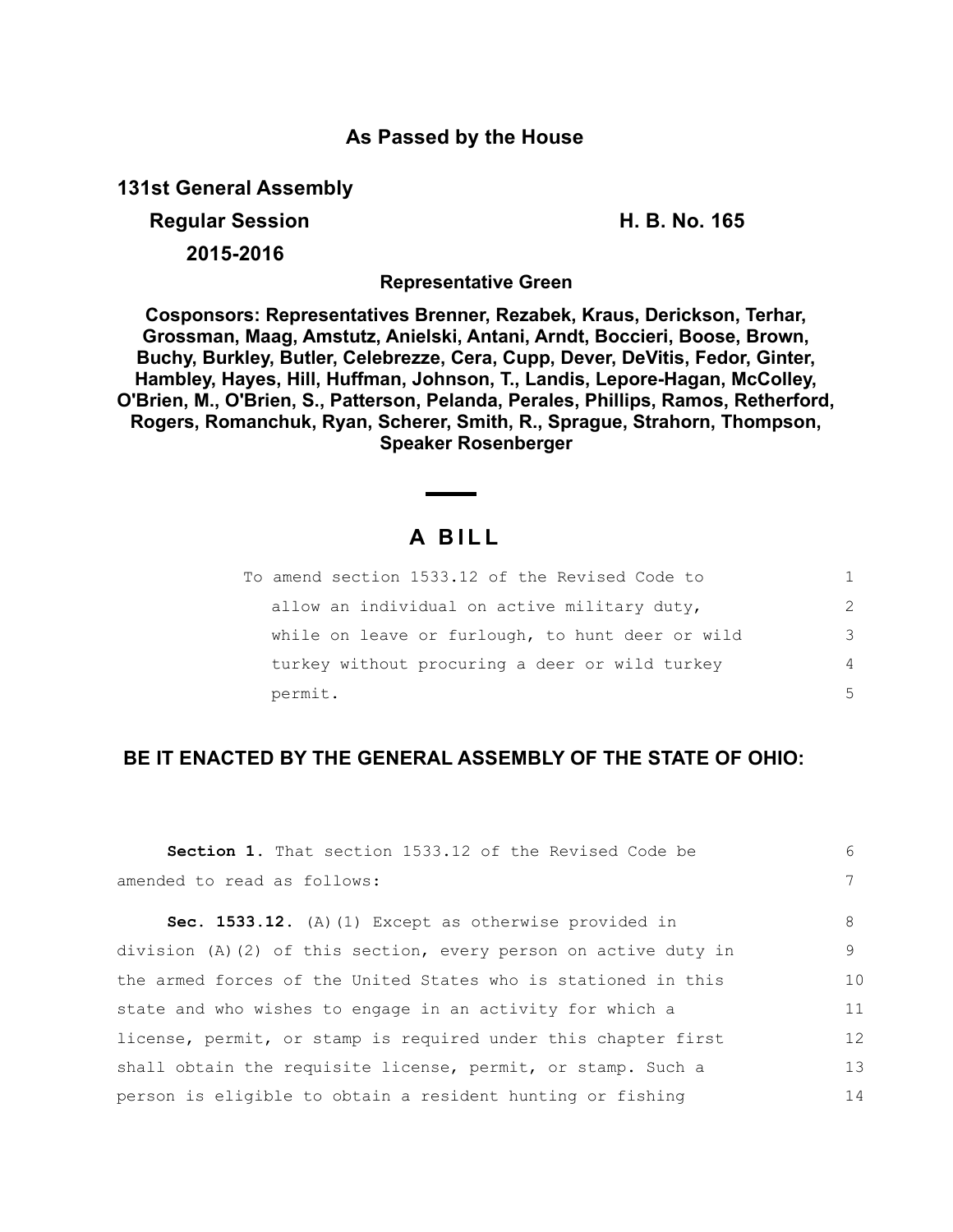### **H. B. No. 165 Page 2 As Passed by the House**

license regardless of whether the person qualifies as a resident of this state. To obtain a resident hunting or fishing license, the person shall present a card or other evidence identifying the person as being on active duty in the armed forces of the United States and as being stationed in this state. 15 16 17 18 19

(2) Every person on active duty in the armed forces of the United States, while on leave or furlough, may take or catch fish of the kind lawfully permitted to be taken or caught within the state, may hunt any wild bird or wild quadruped lawfully permitted to be hunted within the state, may hunt deer or wild turkey lawfully permitted to be hunted within the state, and may trap fur-bearing animals lawfully permitted to be trapped within the state, without procuring a fishing license, a hunting license, a deer or wild turkey permit, a fur taker permit, or a wetlands habitat stamp required by this chapter, provided that the person shall carry on the person when fishing, hunting, or trapping, a card or other evidence identifying the person as being on active duty in the armed forces of the United States, and provided that the person is not otherwise violating any of the hunting, fishing, and trapping laws of this state. 20 21 22 23 24 25 26 27 28 29 30 31 32 33 34

In order to hunt deer or wild turkey, any such person shall obtain a deer or wild turkey permit, as applicable, undersection 1533.11 of the Revised Code. However, the person neednot obtain a hunting license in order to obtain such a permit. 35 36 37 38

(B) The chief of the division of wildlife shall provide by rule adopted under section 1531.10 of the Revised Code all of the following: 39 40 41

(1) Every resident of this state with a disability that has been determined by the veterans administration to be permanently and totally disabling, who receives a pension or 42 43 44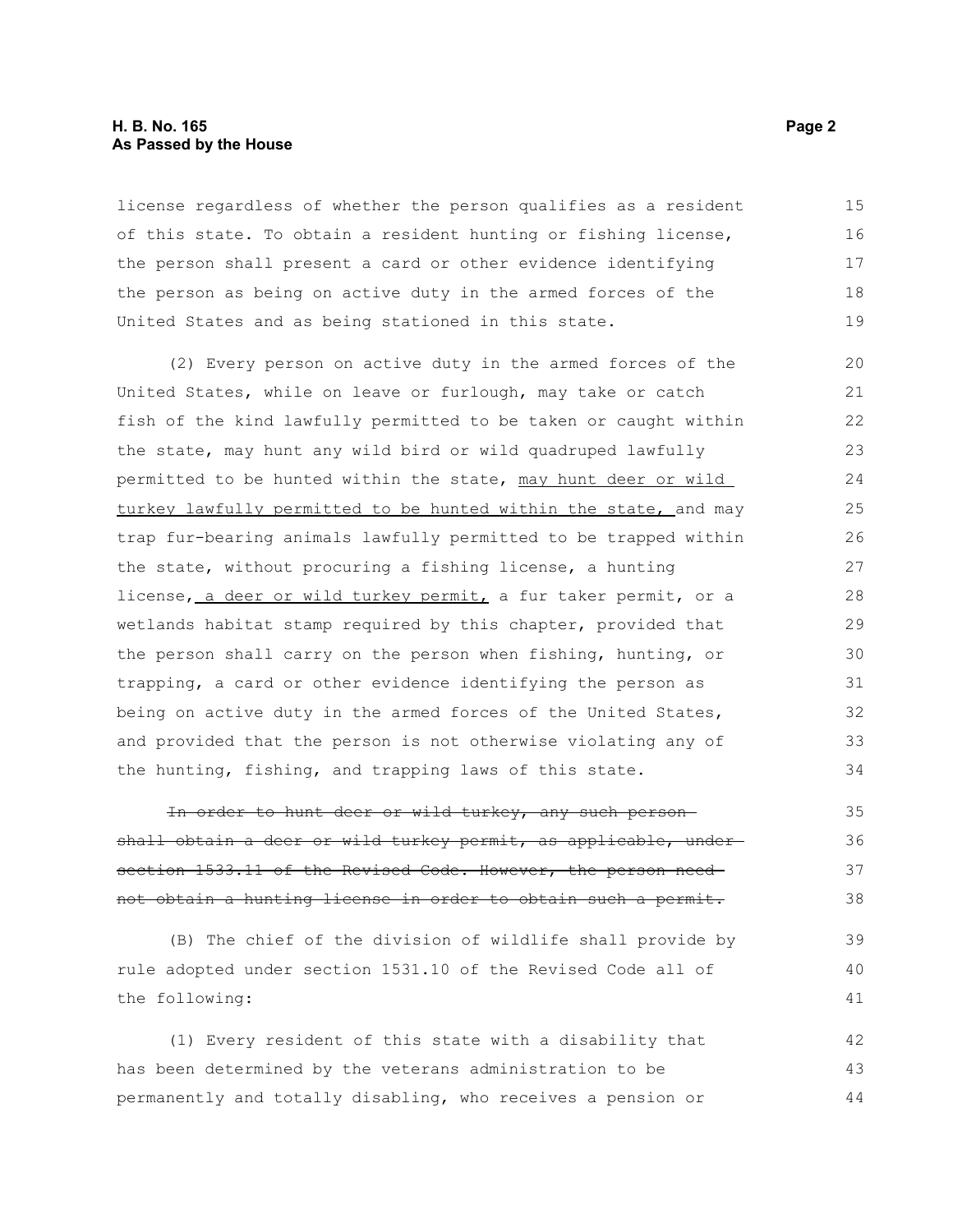### **H. B. No. 165 Page 3 As Passed by the House**

compensation from the veterans administration, and who received an honorable discharge from the armed forces of the United States, and every veteran to whom the registrar of motor vehicles has issued a set of license plates under section 4503.41 of the Revised Code, shall be issued a fishing license, hunting license, fur taker permit, deer or wild turkey permit, or wetlands habitat stamp, or any combination of those licenses, permits, and stamp, free of charge on an annual, multi-year, or lifetime basis as determined appropriate by the chief when application is made to the chief in the manner prescribed by and on forms provided by the chief. 45 46 47 48 49 50 51 52 53 54 55

(2) Every resident of the state who was born on or before December 31, 1937, shall be issued an annual fishing license, hunting license, fur taker permit, deer or wild turkey permit, or wetlands habitat stamp, or any combination of those licenses, permits, and stamp, free of charge when application is made to the chief in the manner prescribed by and on forms provided by the chief.

(3) Every resident of state or county institutions, charitable institutions, and military homes in this state shall be issued an annual fishing license free of charge when application is made to the chief in the manner prescribed by and on forms provided by the chief.

(4) Any mobility impaired or blind person, as defined in section 955.011 of the Revised Code, who is a resident of this state and who is unable to engage in fishing without the assistance of another person shall be issued an annual fishing license free of charge when application is made to the chief in the manner prescribed by and on forms provided by the chief. The person who is assisting the mobility impaired or blind person 68 69 70 71 72 73 74